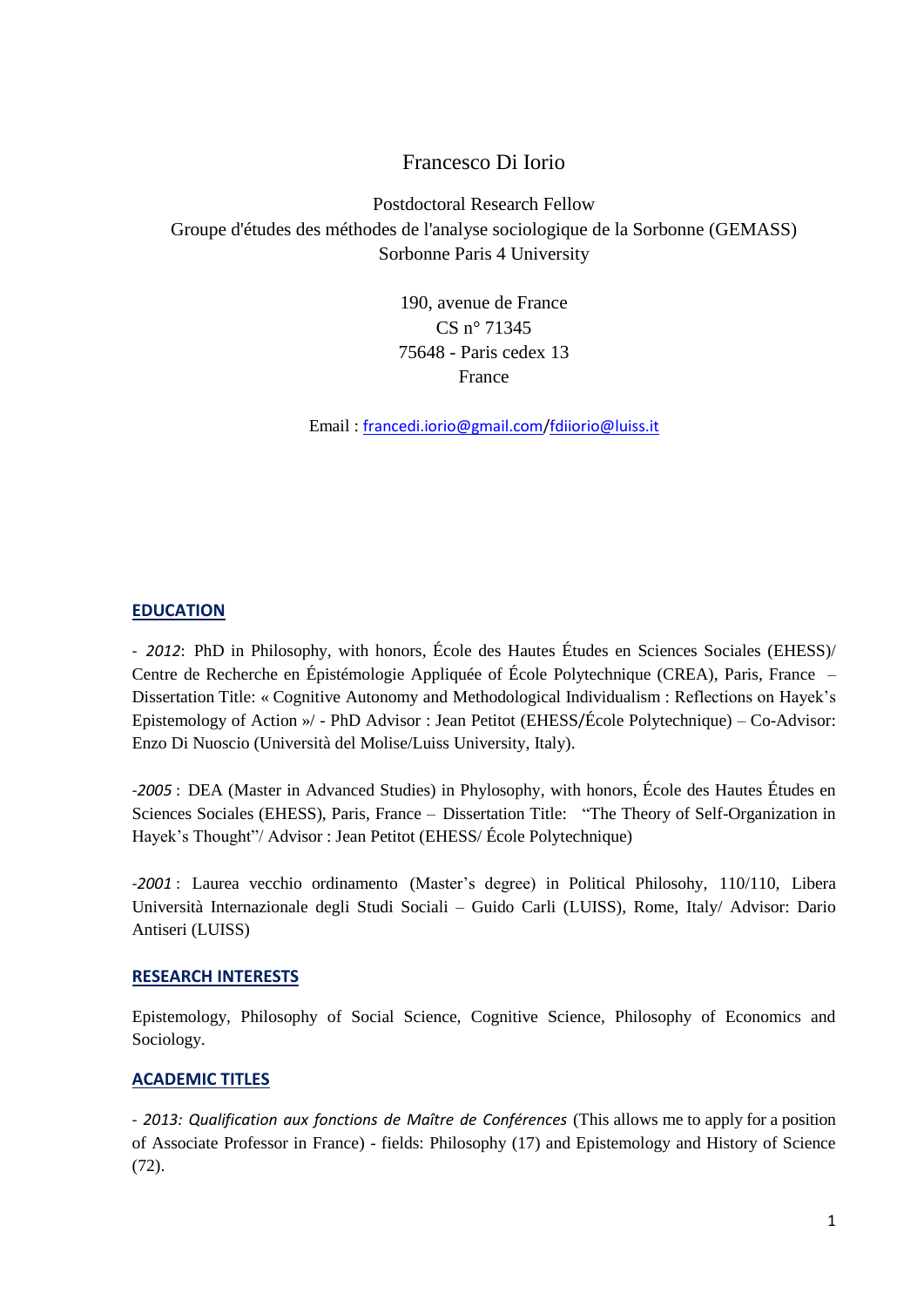# **TEACHING AND RESEARCH EXPERIENCE**

- *2014* (March/December – 9 months): Post-doctoral Research Fellow, Groupe d'études des méthodes de l'analyse sociologique de la Sorbonne (GEMASS) - Sorbonne Paris 4 University, Paris, France (Fernand Braudel incoming Fellowship)/Visiting Scholar at La Fondation Maison des sciences de l'homme (FMSH), Paris, France.

-*2012-2014*: Teaching Assistant (Methodology of Social Sciences), LUISS University, Rome, Italy.

-*2013* (Juanuary/July – 7 months): Postdocoral Research Fellow, Duke University (Center for the History of Political Economy), USA (post-doc supervisor: Bruce Caldwell).

-*2009-2012* : Researcher with grant (Methodology of Social Sciences), LUISS University, Rome, Italy

- *2007-2010* : Teaching Assistant (Methodology of Social Sciences), LUISS University, Rome, Italy.

- *2006-2007:* Organization of the seminar : « Aperçus sur quelques problèmes d'épistémologie de l'histoire » (The Methodology of History), CREA of École Polytechnique, Paris, France.

- *2006-2007:* Co-organization of the seminar "La logique de l'action" (The Logic of Action) with Marian Eabrasu (Paris 8 University) and Nikolay Gertchev (European Commission, Brussels, Belgium), Panthéon-Assas Paris II University, Paris, France.

*- 2005-2006:* Co-organization of the seminar « Sociologie, systèmes complexes et évolution culturelle » with David Chavalarias (CREA, École Polytechnique), CREA of École Polytechnique, Paris, France.

- *2003-2008*: adjunct instructor (Methodology of Social Sciences), Università degli Studi del Molise, Campobasso, Italy.

# **OTHER SCHOLARLY APPOINTMENTS**

- *2013-Present*: Member of the History of Economics Society (HES)

- *2011-Present*: Member of the Italian Society for Logic and Philosophy of Science (SILFS)

- *2011-Present* : Referee for the journals Philosophy of the Social Sciences (Sage), History of Political Economy (Duke University Press), Journal of the History of Economic Thought (Cambridge University Press), Erasmus Journal for Philosophy and Economics (Erasmus University, Rotterdam), The Quarterly Journal of Austrian Economics (Mises Institute, Auburn ,AL.)

*- 2010-Present:* Member of the Research Center "Osservatorio sul Buon governo Luigi Einaudi" Associazione Polis , Piemonte Orientale University, Italy.

**-** *2007-2010:* Member of the Methodology of Social Sciences Centre (CMSS), LUISS University, Rome, Italy – Director: Dario Antiseri.

# **OTHER PROFESSIONAL ACTIVITIES**

-*2011 September* : Archival Research at Hayek Archive, Hoover Institution, Stanford University – San Francisco, USA – (financed by the Crea-École Polytechnique) – invited by Professor Robert Leeson (Stanford University).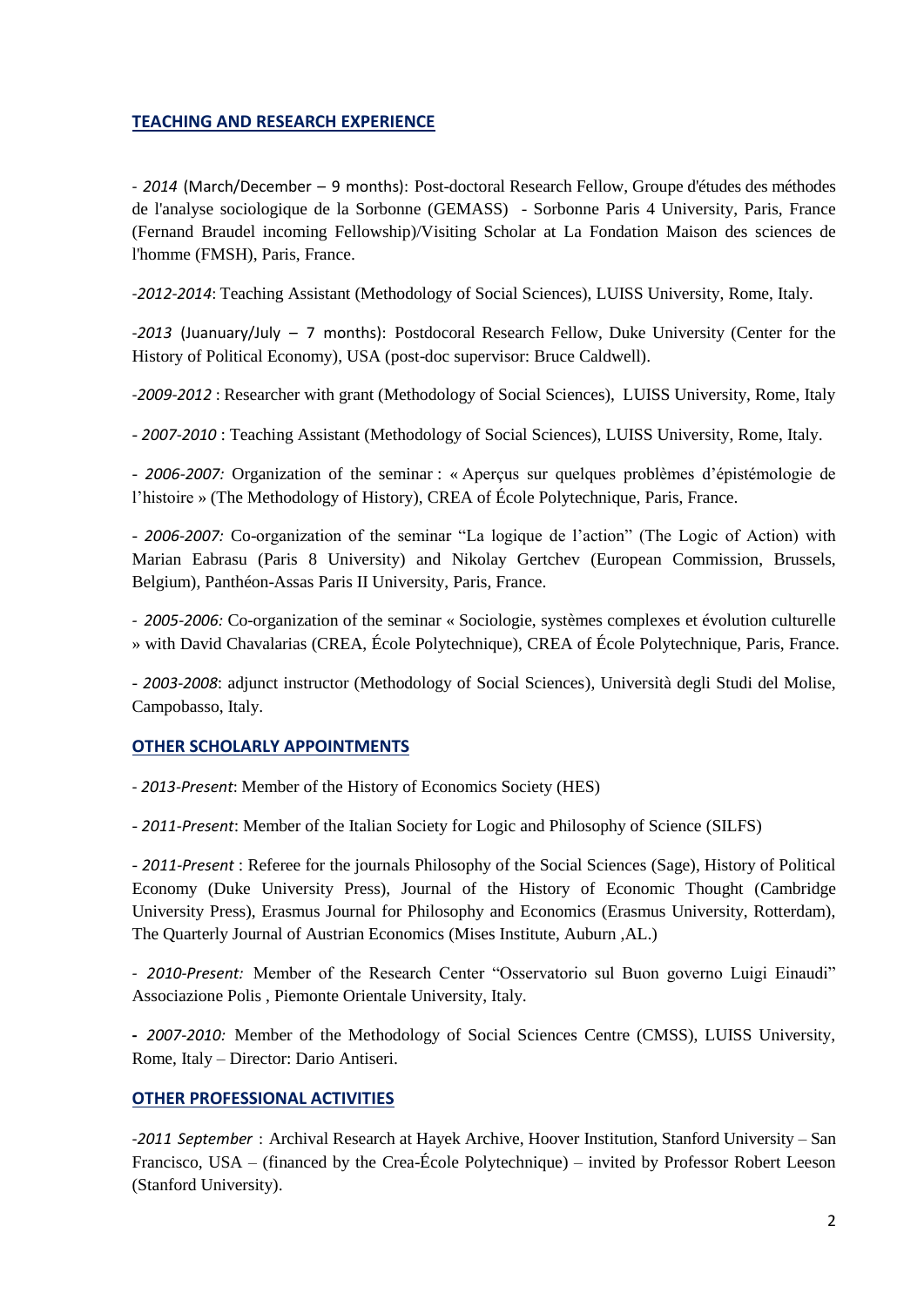- *2009 July-August*: Summer fellow, Mises Institute, Auburn, Al., USA, (Margaret Rowley fellowship).

- *2009 July* : Organizer of the International Colloquium Actualité de l'individualisme méthodologique (The Contemporary Relevance of Methodological Individualism), Sorbonne University Paris I, Paris (France)

- *2008 May-August*: Summer fellow, Mises Institute, Auburn, Al., USA, (Margaret Rowley fellowship).

- *2007 July-August*: Summer fellow, Mises Institute, Auburn, Al., USA, (Margaret Rowley fellowship).

*- 2007 June:* Organizer of the international workshop "Evolution culturelle" (Cultural Evolution), CREA, École Polytechnique, Paris, France.

### **EDITORIAL POSITIONS**

*2013* - *Cosmos + Taxis*. *Studies in Emergent Order and Organizations* (on-line peer-reviewed journal) published by Simon Fraser University (Canada).

### **LANGUAGES**

English, French, Italian

### **AWARDS**

- *2014* FMSH-Fernand Braudel Incoming Postdoctoral Research Fellowship (15 March-15 December).

- *2013* Warren J. and Sylvia J. Samuels Young Scholars Program (to attend the Vancouver meetings of the History of Economics Society June 20-22, 2013).

- *2013* Hope Center-Duke University Postdoctoral Research Fellowship (January-July).

- *2009* Luiss University 4 years Research Fellowship (assegno di ricerca: 2009-2012).

- *2009*: "Humane Studies Fellow" IHS – George Mason University, Washington DC (USA)

- 2008: "Humane Studies Fellow" IHS – George Mason University, Washington DC (USA)

*- 2007:* "Humane Studies Fellow", IHS – George Mason University, Washington DC (USA)

*- 2006:* Franco-Italian University Fellowship, Franco-Italian University (UFI) of Grenoble, France.

- *2003*: Fondazione Einaudi Fellowship, Rome, Fondazione Einaudi.

#### **PUBLICATIONS**

#### **Books**

*- Cognitive Autonomy and Methodological Individualism: The Interpretative Foundations of Social Life,* Springer, Berlin and New York, - book series "Studies in Applied Philosophy, Epistemology and Rational Ethics" edited by Lorenzo Magnani, University of Pavia (forthcoming-2014).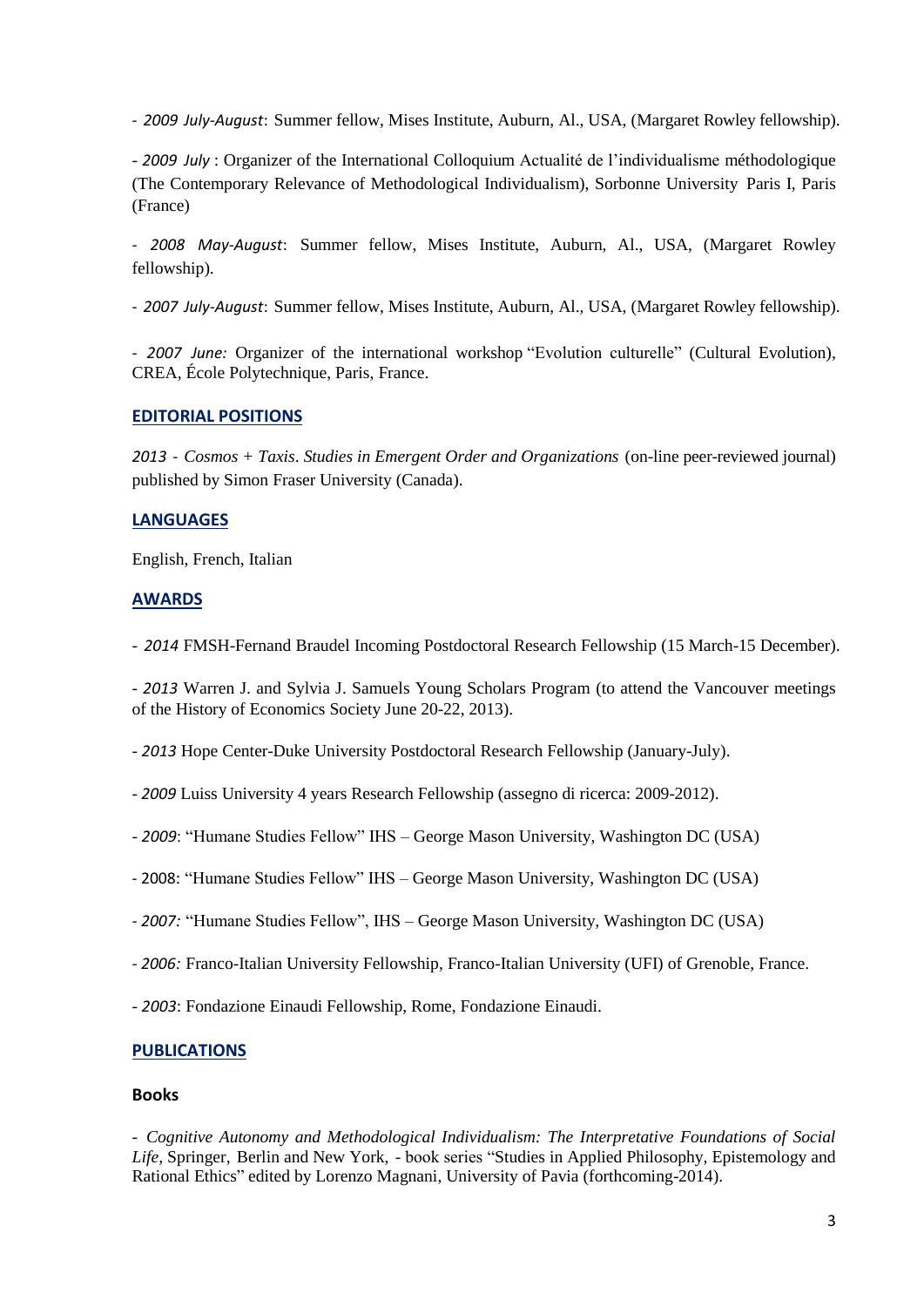*- Autonomie cognitive et individualisme méthodologique : les présupposés interprétatifs de la vie sociale*, Éditions Hermann, Paris – book séries « Société et Pensées » edited by Gérald Bronner, Paris 7 University (accepted for publication).

# **Edited Books**

-*The Mystery of Rationality: From Cognitive Science to Social Science* (Coedited with Gérald Bronner, Paris Diderot –Paris 7 University), Spriger, Berlin and New York - book series "Lecture Notes in Morphogenesis" edited by Alessandro Sarti, EHESS, Paris (work in progress).

### **Journal Special Issues**

- *Complex Methodological Individualism and the Explanation of Social Phenomena*, Cosmos +Taxis. Studies in Emergent Order and Organization (Simon Fraser University), special issue (in preparationforthcoming- 2015).

- *Liberalismo e Anarcocapitalismo. La Scuola austriaca di economia* (Coedited with Dario Antiseri and Enzo Di Nuoscio), Nuova Civiltà delle Macchine, Rai/Eri – Gennaio/Giugno 1/2 2011, special issue (556 pages)

### **Chapters in Books**

- "World 3 and Methodological Individualism in Popper's Thought" in Jack Birner, David Miller, Karl Milford e Reinhard Neck (eds.), Proceedings of "*The Written Word Symposium*", Alpen-Adria-Universität Klagenfurt, Austria (work in progress).

- "The Enactive Mind and Ecological Rationality" (co-authored with Leslie Marsh, University of British Columbia) in M. Altman (ed.), *Behavioal Economics for Smarth People* (with a foreword by Vernon Smith, Nobel Economics Prize Winner), Edward Elgar, Uk and USA (work in progress).

- "Cognitive Autonomy and Epistemology of Action in Hayek's and Merleau-Ponty's Thought" in R. Frantz and R. Leeson (eds.) *Hayek and Behavioral Economics* (with a foreword by Vernon Smith, Nobel Economics Prize Winner), Palgrave Macmillan 2013 (refereed book chapter).

- "Maurice Merleau-Ponty: dalla neuro-fenomenologia alla critica dell'olismo sociologico" in D. Antiseri (Ed.), *La responsabilità del filosofo. Studi in onore di Massimo Baldini*, Rubbettino, Soveria Mannelli, 2013.

- "Mind, Market and Open Society in Hayek's Thought" in P. Heritier, P.Silvestri (Eds.), *Good Government, Governance, Human Complexity. Luigi Einaudi's Legacy and Contemporary Societies* , Leo Olschki, Firenze, 2012.

- "Il paradigma enattivo e la sociologia individualistica" in R. De Mucci & Kurt Leube (Eds.), *Un austriaco in Italia – An Austrian in Italy. Festschrift in Honour of Dario Antiseri*, Rubbettino, Soveria Mannelli, 2012.

- "The Sensory Order and the Neurophysiological Basics of Methodological Individualism" in William N. Butos (Ed.) *The Social Science of Hayek's the Sensory Order* – *Advances in Austrian Economics* volume 13, Emerald, UK, 2010 (refereed book chapter)*.*

- "Self-Organization of the Mind and Methodological Individualism in Hayek's Thought" in M. D'Agostino, G. Giorello, F, Laudisa, T. Pievani, C. Sinigaglia (Eds.), *Silfs. New Essays in Logic and Philosophy of Science* (Proceedings of the 2007 International Conference of the Italian Society for Logic and Philosophy of Science), London, UK*, College Publications*, 2010 (refereed book chapter)*.*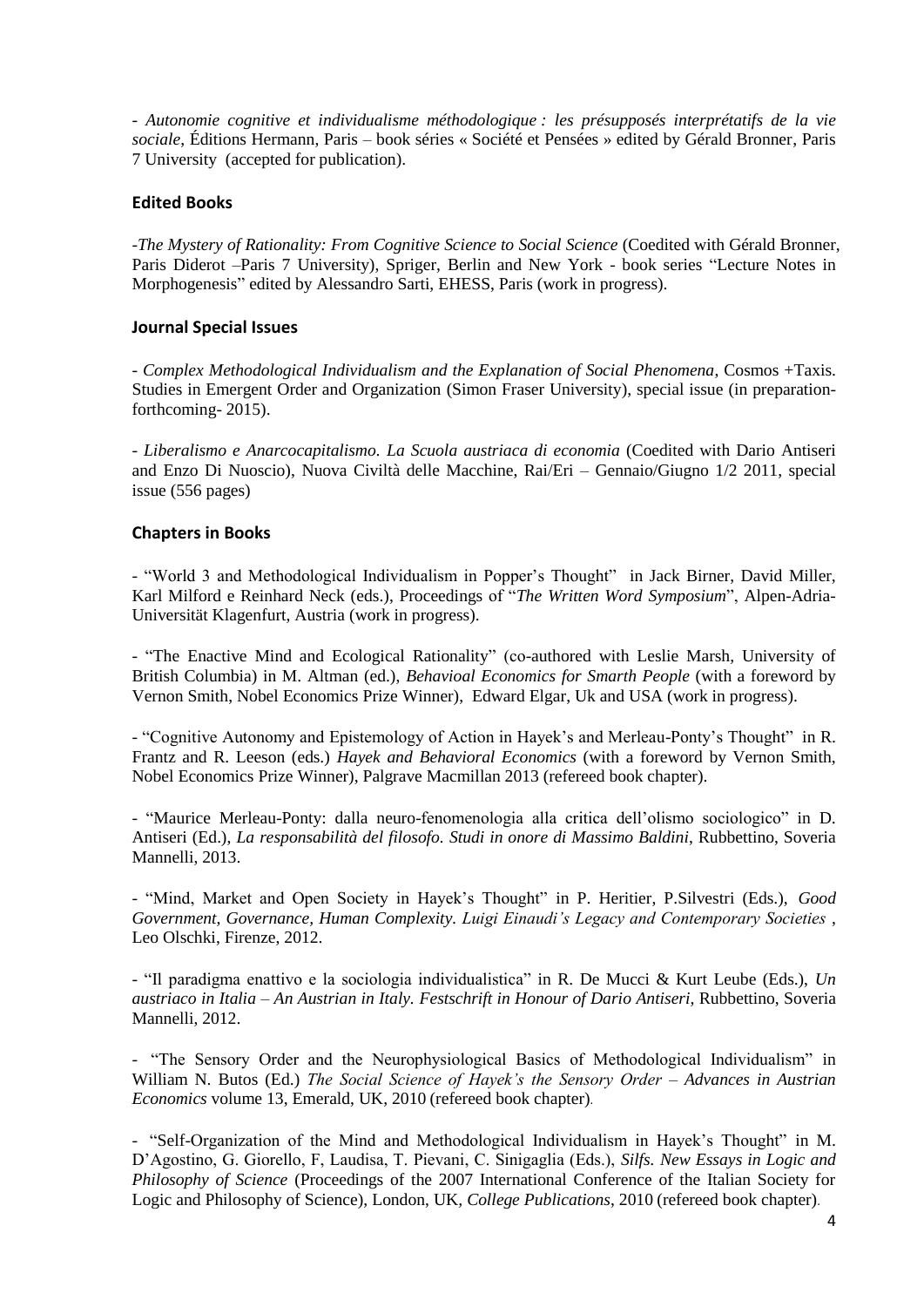- "Hayek's Connectionist Psychology as a Defense for the Sociology of Good Reasons", in Mohammed Cherkaoui & Peter Hamilton (Eds.), *Raymond Boudon. A life in Sociology. Essays in Honour of Raymond Boudon,* 4 volumes, Oxford, UK, The Bardewell Press, 2009.

# **Articles**

- "The Two Reductionist Interpretations of Methodological individualism" – work in progress

- "Le connexionnisme de Hayek dans l'histoire de la psychologie et des sciences sociales", in *Revue d'Histoire des Sciences Humaines- RHSH* (invited contribution – work in progress).

*-* "Are Hermeneutics and the Austrian Approach Compatible? A Clarifying Analysis" – article under review.

"Cognitive Rationality, Apriorism and Hermeneutical Circle" (coauthored with Enzo Di Nuoscio) – Journal des Économistes et des Études Humaines – (invited contribution-Special issue on Raymond Boudon), article under review.

- "Hayek and the Hermeneutics of Mind", *Social Science Information/Information sur les sciences sociales*, conditional acceptance.

- "Hayek and Merleau-Ponty on Mind and Interpretative Sociology" in *Logic and Philosophy of Science,* Vol. IX, No. 1, 2011, pp. 437-443 (Proceedings of SILFS Conference)/ (refereed article).

- "Da Kant alla complessità: il "nuovo Illuminismo" di Jean Petitot, in *Nuova Civiltà delle macchine*, Gennaio/Giugno 1/2 2011

- "Apriorism and Fallibilism: Mises and Popper on the Explanation of Action and Social Phenomena"*,* in Nuova Civiltà delle Macchine, anno XXVI, n. 4- 2008.

- "Why Mises' Apriorism and Popper's Fallibilism are not Incompatible (I)", in *Nomoi* n. 3, 2008. Revista Digital de la Facultad de Ciencias Económicas – Fundacion F. A. Hayek (Argentina) y Universidad Francisco Marroquin (Guatemala)

- "Why Mises' Apriorism and Popper's Fallibilism are not Incompatible (II)", in *Nomoi* n. 4, 2008. Revista Digital de la Facultad de Ciencias Económicas – Fundacion F. A. Hayek (Argentina) y Universidad Francisco Marroquin (Guatemala)

- "L'espace poppérien du raisonnement historique: trois critiques contre le dualisme méthodologique de Jean-Claude Passeron" in Nuova Civiltà delle Macchine, n. 2, 2007

#### **Working Papers**

- "The Concept of Enaction", Luiss University, Rome, (forthcoming).

- "Nominalism and Systemic Approach: On the Non-Reductionist Nature of Methodological Individualism," CHOPE Working Paper No. 2013-07, Duke University.

- "Hayek's The Sensory Order and Gadamer's Phenomenological Hermeneutics", CHOPE Working Paper No. 2013-10, Duke University.

- "Are Hermeneutics and the Austrian Approach Compatible? A Clarifying Analysis", CHOPE Working Paper No. 2013-06, Duke University.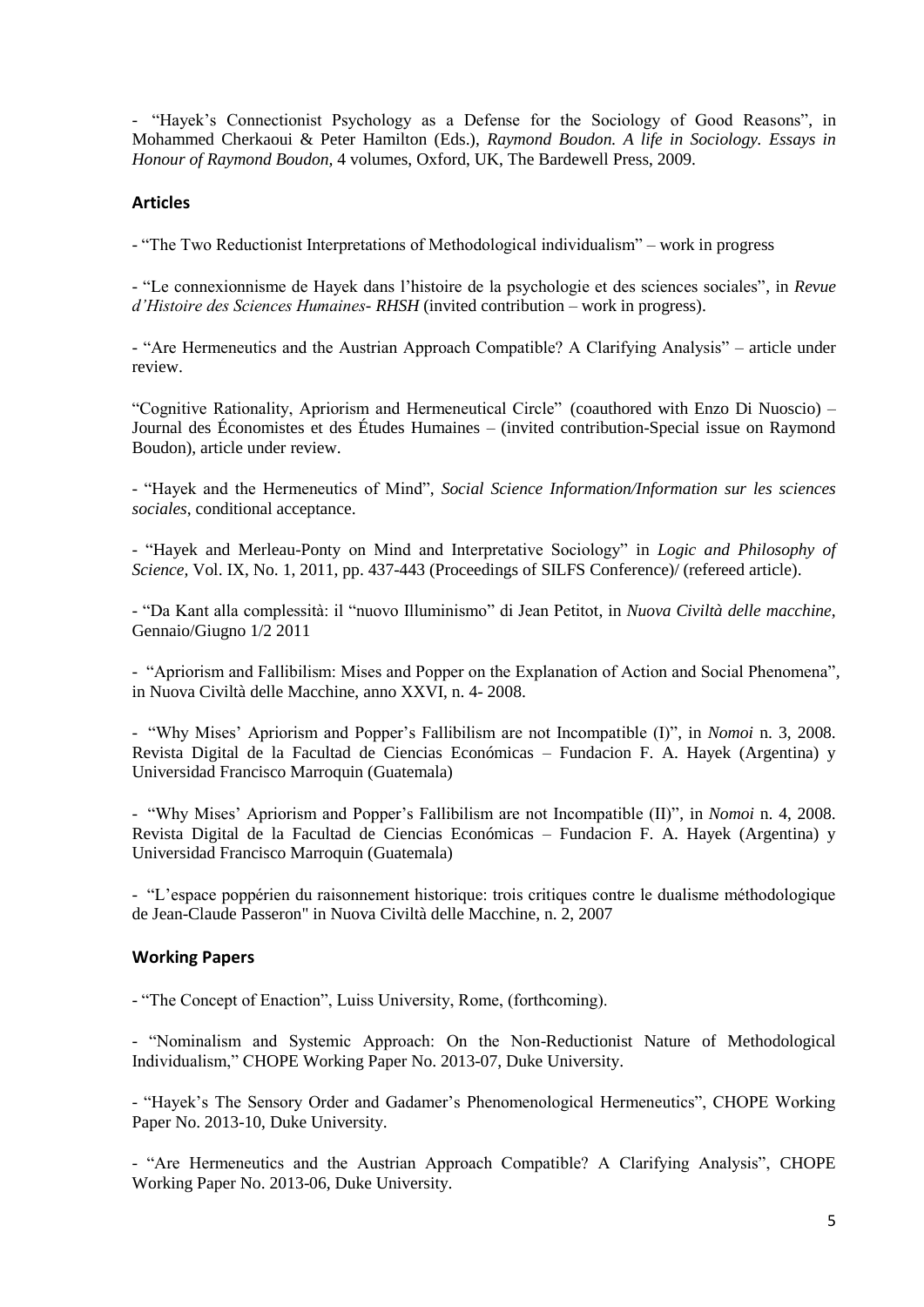- "Dalla teoria della dispersione della conoscenza alla cibernetica economica: l'auto-organizzazine del mercato secondo F. von Hayek"*,* Quaderni del CMSS Luiss, Rome, Luiss Edizioni, 2006.

### **Invited Forewords to Books**

- "Dalla filosofia alla scienza, e ritorno: l'analisi della conoscenza tra epistemologia e scienze cognitive" (with Enzo Di Nuoscio and Gustavo Cevolani), introduction to J-M. Besnier, *Teorie della conoscenza*, Rubbettino, Soveria Mannelli 2013 (*Les théories de la connaissance*, PUF -Italian translation).

# **Selected Reviews**

- "Evidence de l'histoire ", François Hartog, *Nuova Civiltà delle macchine*, ANNO XXV – N°1 – 2007.

- "Le rite et la raison. Wittgenstein anthropologue", Philippe De Lara, *Nuova Civiltà delle macchine*, ANNO  $XXV - N^{\circ}2 - 2007$ .

- "Le métier de sociologue. Préalables épistémologiques" (Cinquième édition), P. Bourdieu, J-C. Chanboredon, J-C. Passeron, in *Nuova Civiltà delle macchine*, ANNO XXV – N°2 – 2007.

- "Les théories de la connaissance", J-M Besnier, *Nuova Civiltà delle macchine*, ANNO XXV – N°2  $-2007.$ 

### **Translation Experience**

- P. Nemo & Jean Petitot (eds) *Storia del liberalismo in Europa*, Rubettino, Soveria Mannelli (book, 1440 pages), translation from French into Italian, with Federico Saviotti and Gustavo Cevolani (French edition : P. Nemo, Jean Petitot (sous la direction de) *Histoire du libéralisme en Europe*, Paris, Puf, 2006), 2013.

*-* Raymond Boudon, "La conversione di Coleman alla teoria della scelta razionale: impressioni e congetture"/Pierre Demeulenaeire, "Le norme della razionalità", in Enzo Di Nuoscio (Ed.), *Filosofia dell'azione e teorie della razionalità,* edizioni L.U.I.S.S. Roma, 2002, (book chapters – translation from French into Italian/French version: Raymond Boudon "La conversion de Coleman à la théorie du choix rationnel : impressions et conjectures", Revue française de sociologie 2003/2 - Vol. 44 / Pierre Demeulenaeire, "Les normes de la rationalité").

#### **SELECTED PRESENTATIONS**

-2015 (February), "World 3 and Methodological Individualism in Popper's Thought", The Written Word Symposium, Alpen-Adria-Universität Klagenfurt, Klagenfurt, Austria.

-2014 (October), "L'équivoque réductionniste: individualisme méthodologique et systèmes sociaux", CEPERC - Aix-en-Provence, France.

-2014 (May), "L'équivoque réductionniste: individualisme méthodologique et systèmes sociaux", GEMASS – Sorbonne Paris4 University, France.

-2013 (June) "Is Methodological Individualism a Reductionist Approach?", History of Economic Society (HES) Annual Conference, University Of British Columbia, Vancouver, Canada.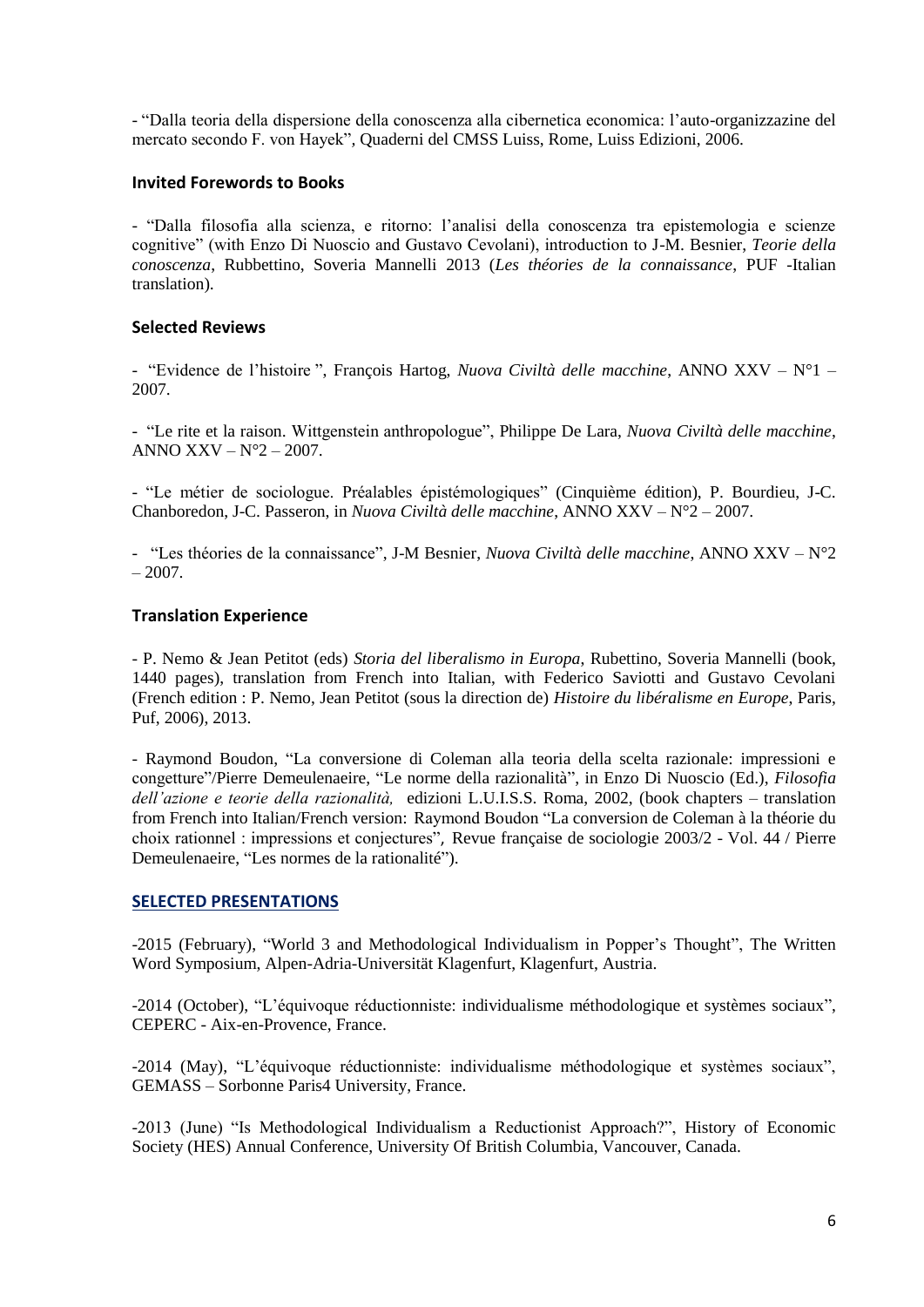-2013 (April) "Is Methodological Individualism a Reductionist Approach?", NYU's Colloquium on Market Institutions and Economic Processes, New York University, New York (USA).

- 2013 (April) "Why Methodological Individualism is not a Reductionist Theory", F.A. Hayek Program for Advanced Study in Philosophy, Politics and Economics, George Mason University, Washington,USA.

- 2013 (March) "Is Methodological Individualism a Reductionist Theory?" CHOPE Seminar, Duke University, USA.

- 2012 (January) Hayek and Merleau-Ponty on Mind and Action, "Norms, Values and Normative Argumentation" workdhop, EHESS, Paris (France).

- 2011 (Novemeber) "Hume's law and its Relevance for Social Sciences", workshop "Aesthetics of Liberty", Scuola di alta formazione in Antropologia della Libertà, Piemonte Orientale University, Dogliani, Italy.

- 2010 (December) "Merleau-Ponty's Neuro-Phenomenology", Italian Society for Logic and Philosophy of Science (Silfs) 2010 International Conference, Bergamo, Italy.

- 2010 (May) "Reconciling Mises and Popper", Seminario dell'Istituto Bruno Leoni, Istituto Bruno Leoni (IBL) Milan, Italy.

- 2009 (November) "Mind, Market and Open Society in Hayek's Thought", L'ideale del Buon governo Colloquium, Osservatorio sul buon governo, Piemonte Orientale University, Dogliani, Italy.

- 2009 (November) "Enactive Paradigm and Social Sciences", Bodily Self and Its World seminar, CREA-Ecole Polytechnique, Paris, France.

- 2009 (June) « Hayek's The Sensory Order and Gadamer's Hermeneutics » Actualité de l'individualisme méthodologique Colloquium, Sorbonne Paris I, Paris, France.

- 2009 (May) "Mises and Popper on Epistemology", IMT seminars, Institute for Advanced Studies, Lucca, Italy.

- 2009 (April) « Hayek and Boudon on Action », séminaire interne CREA-Ecole Polytechnique, Paris, France.

- 2009 (March) "Sensory Order and Methodological Individualism" NYU's Colloquium on Market Institutions and Economic Processes, New York University, New York (USA).

- 2009 (March) "Boudon and his Criticism of Hayek's Theory of Beliefs", Austrian Scholars Conference (ASC) 2009 International Conference, Mises Institute, Auburn, Al., (USA).

- 2008 (November) "Hayek's Epistemology of Action" Austrian Research Seminar, IRGEI, Pamthéon-Assas University Paris II, France.

- 2008 (July) "Hayek's Theory of the Sensory Order and its Epistemological Consequences" Summer Fellows Final Research Speech, Mises Institute, Auburn, AL. (USA)

- 2008 (April) "Apriorism and Fallibilism: Mises and Popper on the Explanation of Action and Social Phenomena" Austrian Research Seminar, IRGEI, Panthéon-Assas University Paris II, France.